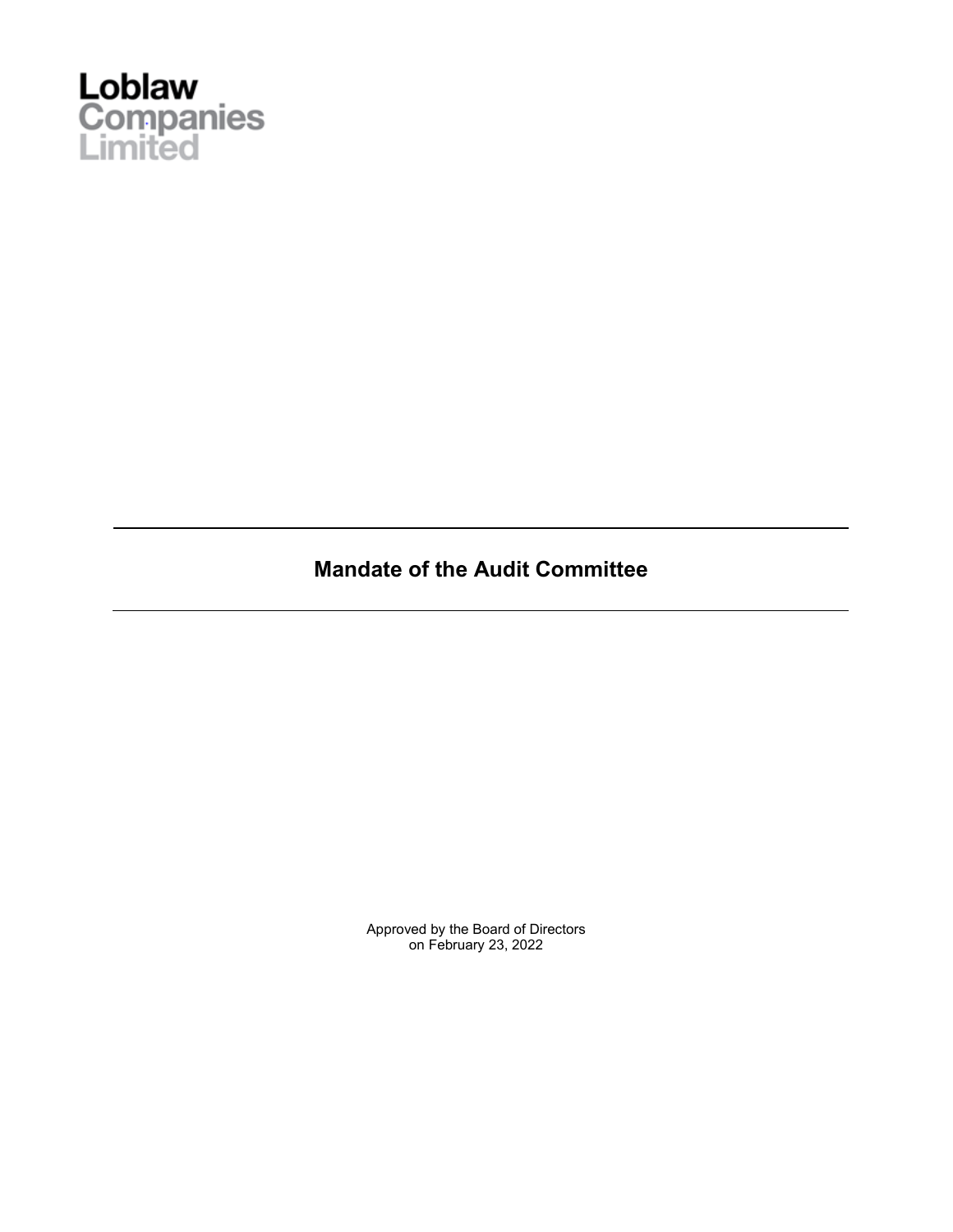# TABLE OF CONTENTS

| $\mathbf 1$    |     |                                                                                |  |
|----------------|-----|--------------------------------------------------------------------------------|--|
| 2.             |     |                                                                                |  |
| 3.             |     |                                                                                |  |
| 4.             |     |                                                                                |  |
| 5.             |     |                                                                                |  |
| 6.             |     |                                                                                |  |
| (a)            |     |                                                                                |  |
| (b)            |     |                                                                                |  |
| (c)            |     |                                                                                |  |
| (d)            |     |                                                                                |  |
| (e)            |     |                                                                                |  |
| (f)            |     |                                                                                |  |
| (g)            |     |                                                                                |  |
| (h)            |     |                                                                                |  |
| (i)            |     |                                                                                |  |
| (i)            |     |                                                                                |  |
| (k)            |     |                                                                                |  |
| (1)            |     |                                                                                |  |
|                | (m) |                                                                                |  |
| (n)            |     |                                                                                |  |
| (0)            |     | Oversight of Internal Control over Financial Reporting and Disclosure Controls |  |
| (p)            |     |                                                                                |  |
| (q)            |     |                                                                                |  |
| (r)            |     | Timely Disclosure, Confidentiality and Securities Trading Policy7              |  |
| (s)            |     |                                                                                |  |
| (t)            |     |                                                                                |  |
| (u)            |     |                                                                                |  |
| 7 <sub>1</sub> |     |                                                                                |  |
| 8.             |     |                                                                                |  |
| 9.             |     | FREQUENCY OF MEETINGS AND IN CAMERA SESSIONS  8                                |  |
| 10.            |     |                                                                                |  |
| 11.            |     |                                                                                |  |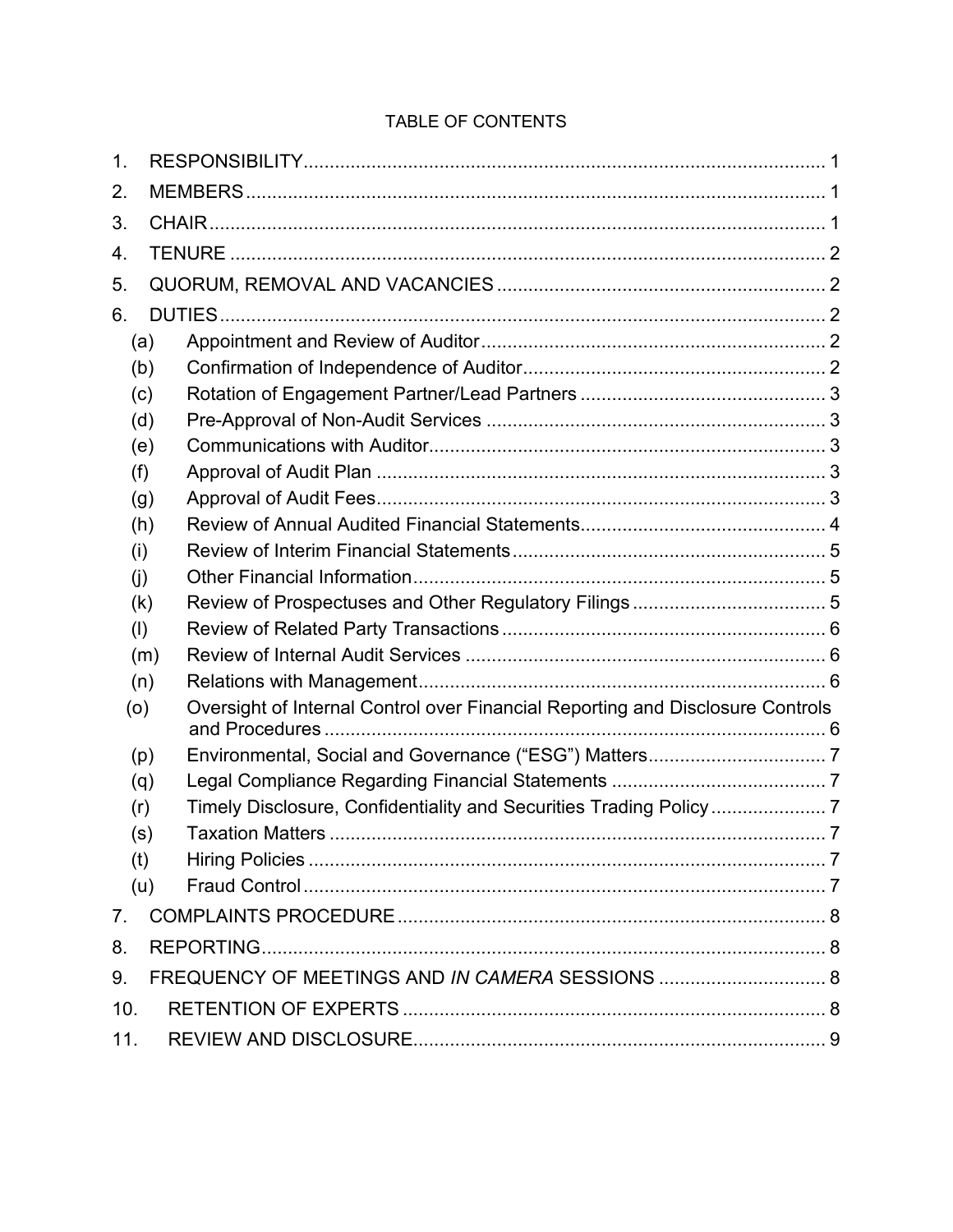# **LOBLAW COMPANIES LIMITED (the "Company")**

# **Mandate of the Audit Committee**

# **1. RESPONSIBILITY**

The Audit Committee is responsible for assisting the Board of Directors of the Company ("Board") in fulfilling its oversight responsibilities in relation to:

- the integrity of the Company's financial statements;
- the Company's compliance with legal and regulatory requirements as they relate to the Company's financial statements;
- the qualifications, independence and performance of the Company's external auditor (the "Auditor");
- internal control over financial reporting and disclosure controls and procedures;
- the performance of the Company's internal audit function;
- the management of those risks for which oversight has been delegated by the Board to the Audit Committee pursuant to the enterprise risk management program; and
- performing the additional duties set out in this Mandate or otherwise delegated to the Audit Committee by the Board.

### **2. MEMBERS**

The Board shall appoint a minimum of three directors to be members of the Audit Committee. The members of the Audit Committee shall be selected by the Board on recommendation of the Governance, Employee Development, Nominating and Compensation Committee of the Company, and shall be selected based upon the following, to the extent that the following are required under applicable law:

- each member shall be an independent director; and
- each member shall be financially literate.

For the purpose of this Mandate, the terms "independent" and "financially literate" shall have the respective meanings attributed thereto in National Instrument 52-110 *Audit Committees*, as the same may be amended from time to time.

## **3. CHAIR**

Each year, the Board shall appoint one member to be Chair of the Audit Committee. If, in any year, the Board does not appoint a Chair, the incumbent Chair shall continue in office until a successor is appointed. The Board has adopted and approved a position description for the Chair which sets out their role and responsibilities.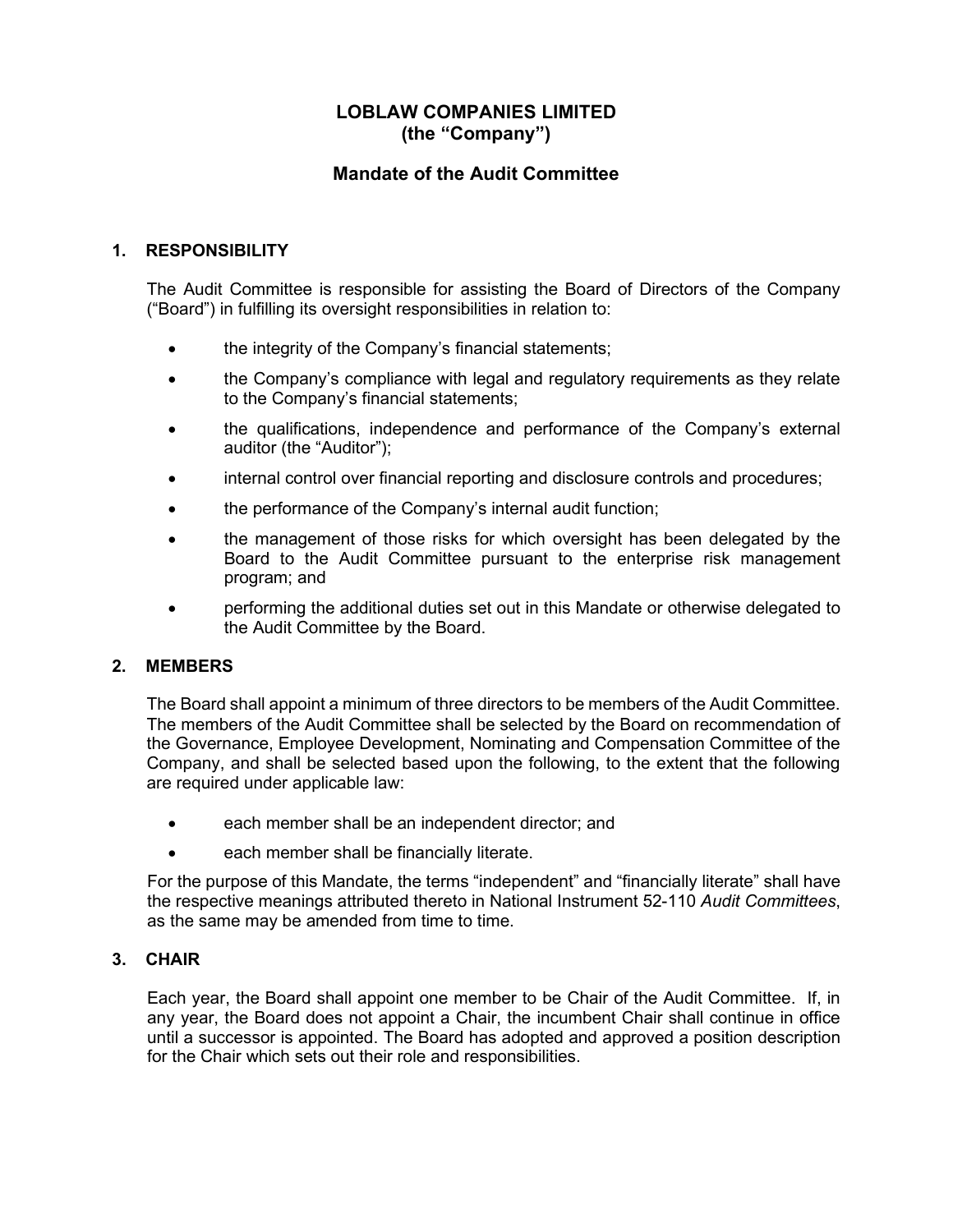### **4. TENURE**

Each member shall hold office until their term as a member of the Audit Committee expires or is terminated.

#### **5. QUORUM, REMOVAL AND VACANCIES**

A majority of the Audit Committee's members shall constitute a quorum. Any member may be removed and replaced at any time by the Board. The Board shall fill vacancies in the Audit Committee by appointment from among the members of the Board. If a vacancy exists on the Audit Committee, the remaining members may exercise all powers so long as a quorum remains in office.

#### **6. DUTIES**

The Audit Committee shall have the duties set out below as well as any other duties that are specifically delegated to the Audit Committee by the Board.

#### **(a) Appointment and Review of Auditor**

The Auditor is ultimately accountable to the Audit Committee as representatives of the shareholders. The Audit Committee has direct responsibility for overseeing the work of the Auditor. Accordingly, the Audit Committee shall evaluate and be responsible for the Company's relationship with the Auditor. Specifically, the Audit Committee shall:

- select, evaluate and nominate the Auditor for appointment or reappointment by the shareholders;
- review the Auditor's engagement letter; and
- at least annually, obtain and review a report by the Auditor describing:
	- the Auditor's internal quality-control procedures; and
	- any material issues raised by the most recent internal quality-control review, peer review, review by any independent oversight body such as the Canadian Public Accountability Board or governmental or professional authorities within the preceding five years respecting one or more independent audits carried out by the Auditor, and the steps taken to deal with any issues raised in these reviews.

#### **(b) Confirmation of Independence of Auditor**

At least annually, and before the Auditor issues its report on the annual financial statements, the Audit Committee shall:

- ensure that the Auditor submits a formal written statement describing all relationships between the Auditor and the Company;
- discuss with the Auditor any disclosed relationships or services that may affect the objectivity and independence of the Auditor; and
- obtain written confirmation from the Auditor that it is objective and independent within the meaning of the Rules of Professional Conduct/Code of Ethics adopted by the provincial institute or order of Chartered Accountants to which it belongs.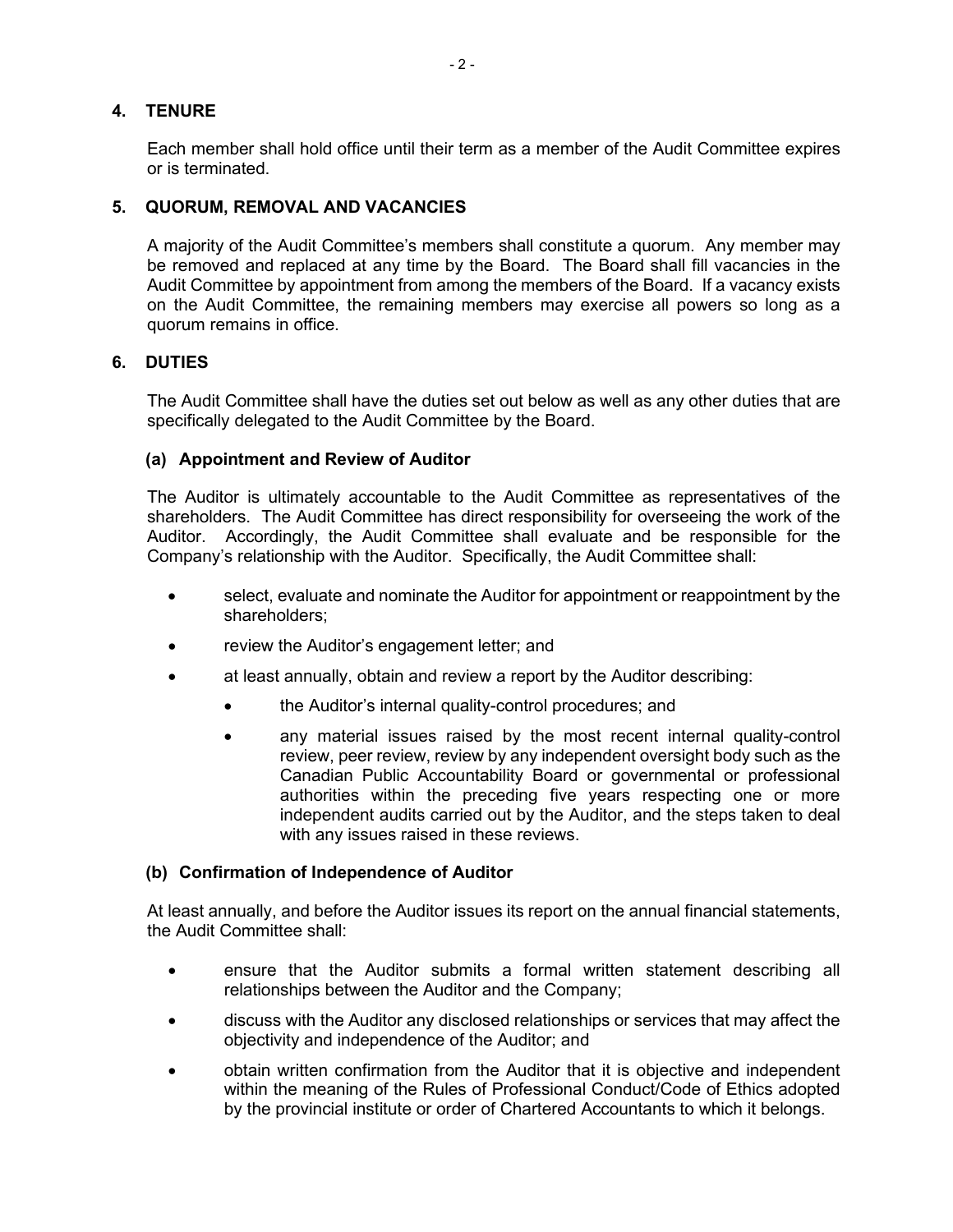## **(c) Rotation of Engagement Partner/Lead Partners**

The Audit Committee shall, after taking into account the opinions of management, evaluate the performance of the Auditor and the engagement partner/lead partners and shall discuss the rotation of the engagement partner/lead partner with management when required or necessary.

# **(d) Pre-Approval of Non-Audit Services**

The Audit Committee shall pre-approve the retaining of the Auditor for any non-audit service, provided that no approval shall be provided for any service that is prohibited under the rules of the Canadian Public Accountability Board or the Independence Standards of the Canadian Institute of Chartered Accountants. Before retaining the Auditor for any non-audit service, the Audit Committee shall consider the compatibility of the service with the Auditor's independence. The Audit Committee may pre-approve retaining the Auditor for the engagement of any non-audit services by establishing policies and procedures to be followed prior to the appointment of the Auditor for the provision of such non-audit services. In addition, the Audit Committee may delegate to the Chair or one or more members the authority to pre-approve retaining the Auditor for any permissible non-audit service. The decisions of the Chair or any member of the Audit Committee to whom this authority has been delegated, as well as any pre-approvals of a particular service will be presented to the full Audit Committee at its next scheduled Audit Committee meeting.

### **(e) Communications with Auditor**

The Audit Committee shall meet privately with the Auditor as frequently as the Audit Committee feels is appropriate for the Audit Committee to fulfil its responsibilities (which shall not be less frequently than quarterly) and to discuss any concerns of the Audit Committee or the Auditor, such as:

- matters that will be referred to in the Auditor's management letter;
- whether or not the Auditor is satisfied with the quality and effectiveness of the financial reporting procedures and systems; and
- the extent to which the Auditor is satisfied with the nature and scope of its examination and management's cooperation and responsiveness to matters arising from such examination.

### **(f) Approval of Audit Plan**

The Audit Committee shall review and approve the Auditor's audit plan in advance of each audit.

### **(g) Approval of Audit Fees**

The Audit Committee has the responsibility for approving the Auditor's fees. In approving the Auditor's fees, the Audit Committee should consider, among other things, the number and nature of reports issued by the Auditor, the quality of the internal controls, the impact of the size, complexity and financial condition of the Company on the audit work plan, and the extent of internal audit and other support provided by the Company to the Auditor.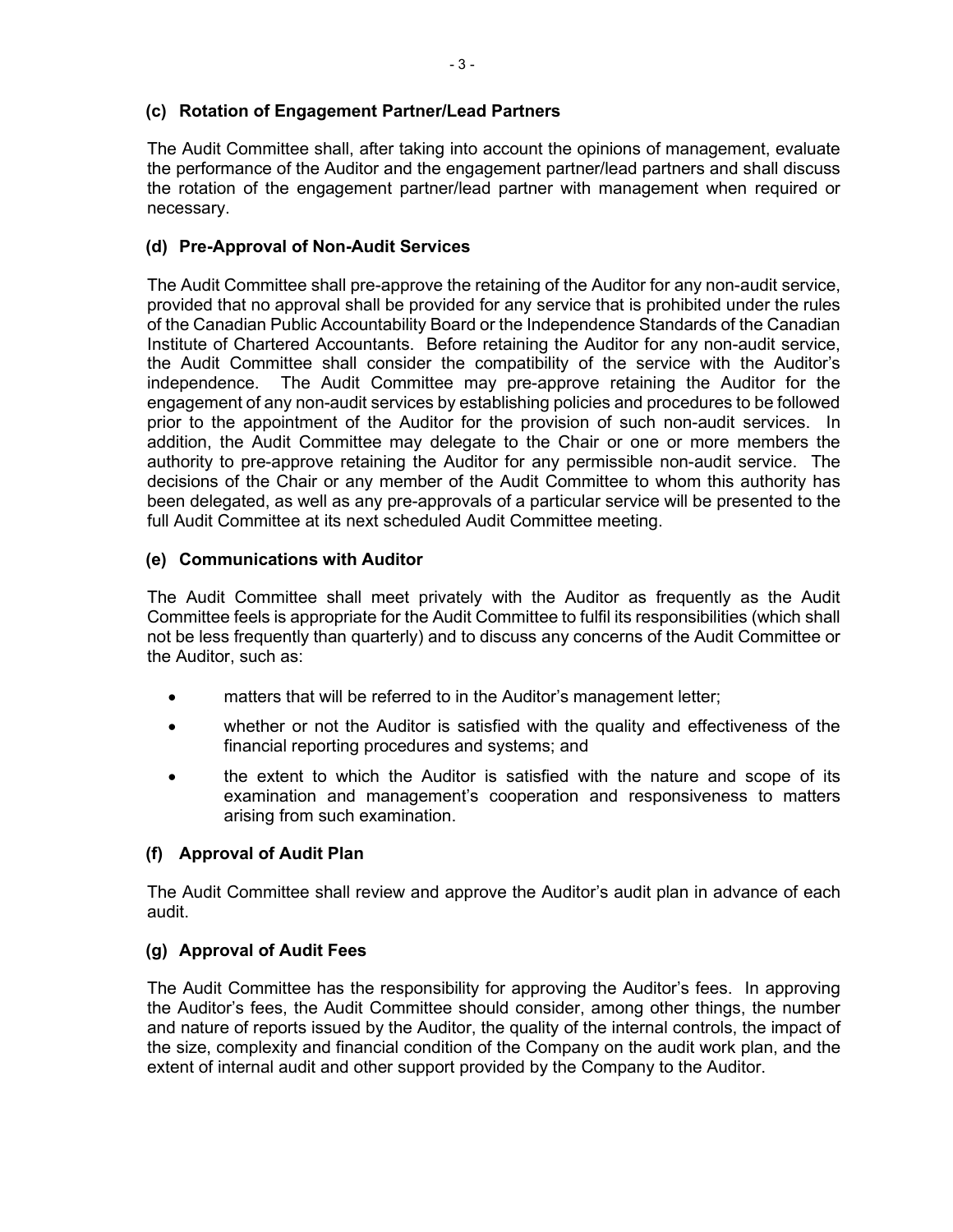#### **(h) Review of Annual Audited Financial Statements**

The Audit Committee shall review the annual audited financial statements, together with the Auditor's report thereon, the related Management's Discussion & Analysis ("MD&A") and any accompanying news releases, before recommending them for approval by the Board, to assess whether or not it is reasonable to conclude, based on its reviews and discussions, that the annual audited financial statements present fairly in all material respects in accordance with GAAP (which includes International Financial Reporting Standards) the financial condition, results of operations and cash flows of the Company.

In conducting their review, the Audit Committee should:

- discuss the annual audited financial statements, MD&A and any accompanying news releases with management and the Auditor;
- consider the quality of, and not just the acceptability of, the accounting principles applied, the reasonableness of management's judgments and estimates that have a significant effect upon the financial statements, and the clarity of the disclosures in the financial statements;
- discuss with the Auditor its report which addresses:
	- all critical accounting policies and practices to be used;
	- all alternative treatments of financial information within GAAP that have been discussed with management of the Company, ramifications of the use of alternative disclosures and treatments, and the treatment preferred by the Auditor; and
	- other material written communication between the Auditor and management of the Company, such as any management letter or schedule of unadjusted differences;
- discuss any analyses prepared by management and the Auditor that set out significant financial reporting issues and judgments made in connection with the preparation of the financial statements, including analyses of the effects of alternative GAAP;
- discuss the effect of off-balance sheet transactions, arrangements, obligations (including contingent liabilities) and other relationships with unconsolidated entities or other persons that may have a material current or future effect on the Company's financial condition, changes in financial condition, results of operations, liquidity, capital expenditures, capital resources, or significant components of revenues and expenses;
- consider any changes in accounting practices or policies and their impact on financial statements of the Company;
- monitor and assess the use of non-GAAP measures;
- discuss with management, the Auditor and, if necessary, legal counsel, any litigation, claim or other contingency, including tax assessments, that could have a material effect upon the financial position of the Company, and the manner in which these matters have been disclosed in the financial statements;
- discuss with management and the Auditor correspondence with regulators or governmental agencies, employee complaints or published reports that raise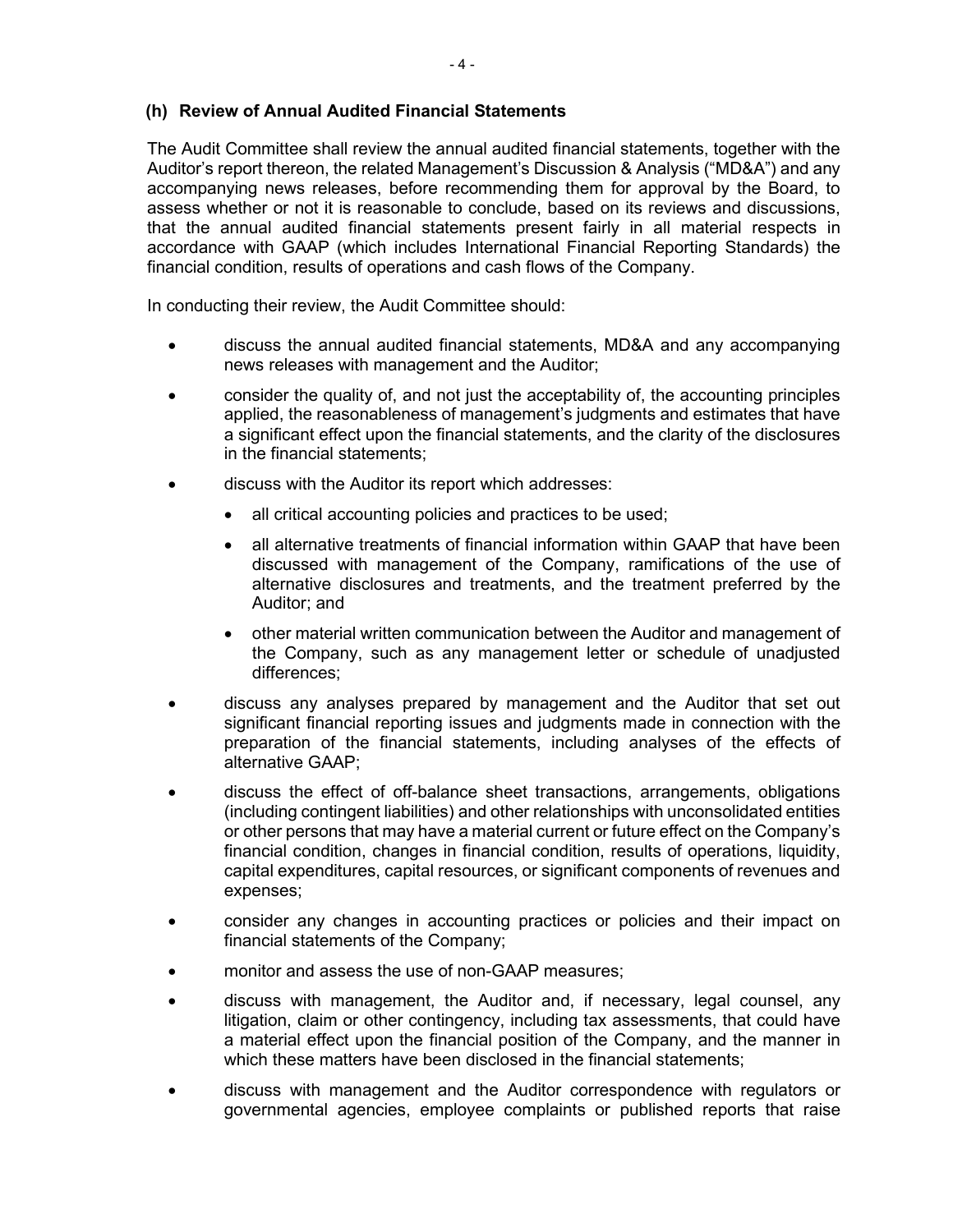material issues regarding the Company's financial statements or accounting policies;

- discuss with the Auditor any special audit steps taken in light of any material weaknesses in internal control;
- discuss with the Auditor any difficulties encountered in the course of the audit work, including any restrictions on the scope of their procedures and access to requested information, accounting adjustments proposed by the Auditor that were not applied (because they were immaterial or otherwise), and significant disagreements with management;
- consider any other matter which in its judgment should be taken into account in reaching its recommendation to the Board concerning the approval of the financial statements;
- consider, based on reviews and discussions with management and the auditor, whether the appropriate accounting policies and practices have been selected and applied consistently;
- consider, based on reviews and discussions with management and the auditor, whether the internal audit function is performing satisfactorily in relation to the financial statements; and
- consider, based on reviews and discussions with management and the auditor whether management has established appropriate procedures to comply with applicable legislation for the remittance of taxes, pension monies and employee remuneration.

### **(i) Review of Interim Financial Statements**

The Audit Committee shall also engage the Auditor to review the interim financial statements prior to the Audit Committee's review of such financial statements. The Audit Committee should discuss the interim financial statements, related MD&A and any accompanying news releases with management and the Auditor and, if satisfied that it is reasonable to conclude, based on its reviews and discussions, that the interim financial statements present fairly in all material respects in accordance with GAAP the financial condition, results of operations and cash flows, recommend the interim financial statements, the related MD&A and any accompanying news releases to the Board for approval.

#### **(j) Other Financial Information**

The Audit Committee shall review other financial-related releases, as well as the nature of any financial information and earnings guidance provided to analysts and rating agencies in accordance with the Company's Disclosure Policy. In addition, the Audit Committee shall satisfy itself that adequate procedures are in place for the review of the public disclosure of information extracted or derived from the Company's financial statements and must periodically assess the adequacy of those procedures.

### **(k) Review of Prospectuses and Other Regulatory Filings**

The Audit Committee shall review all other financial statements of the Company that require approval by the Board before they are released to the public, including, without limitation,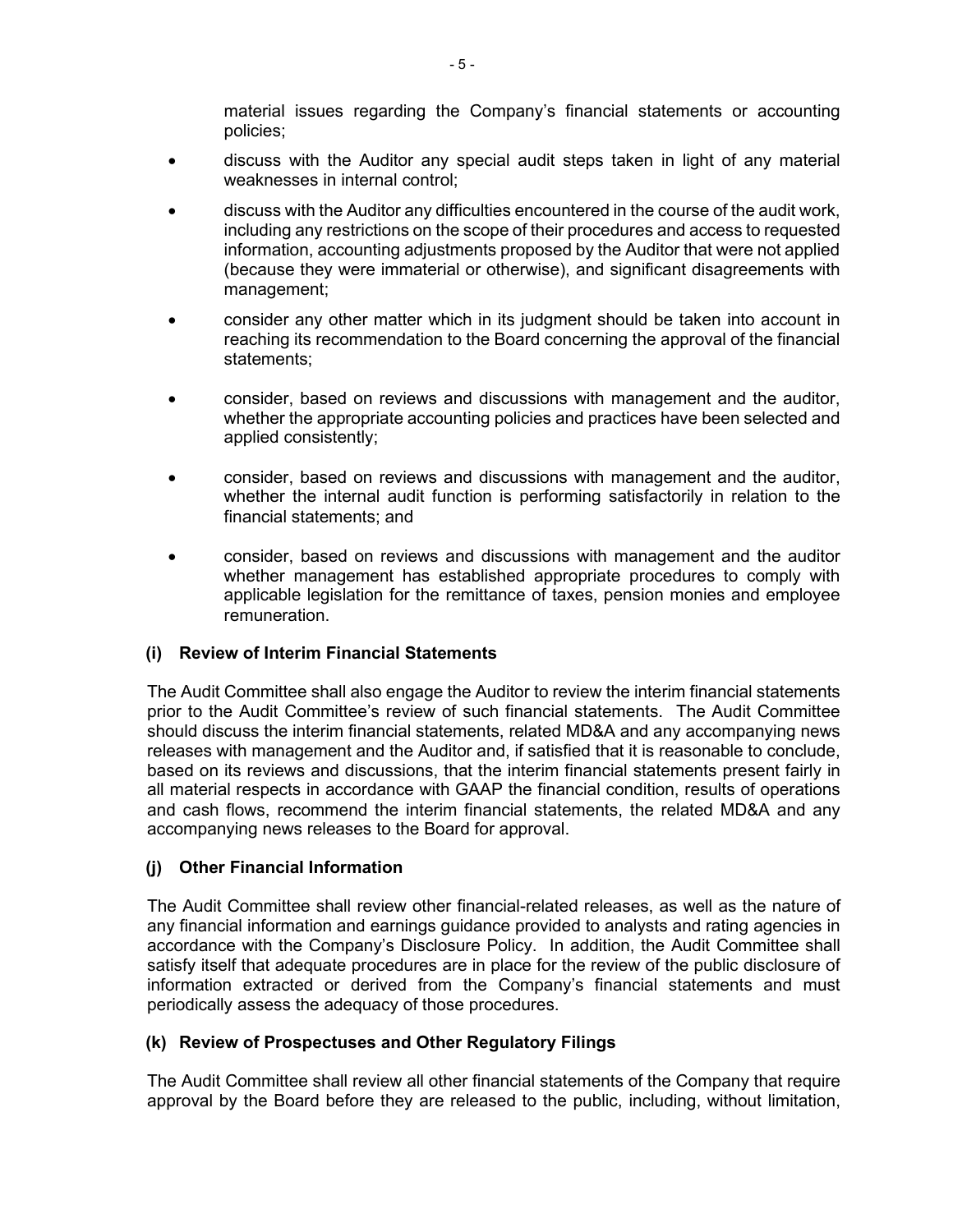financial statements for use in prospectuses or other offering or public disclosure documents and financial statements required by regulatory authorities. The Audit Committee shall review and recommend to the Board for approval the Annual Information Form of the Company prior to its filing.

# **(l) Review of Related Party Transactions**

The Audit Committee shall review all material proposed related party transactions that are not dealt with by a "special committee" of "independent directors" pursuant to securities law rules.

# **(m) Review of Internal Audit Services**

The Audit Committee shall review and approve the mandate and planned activities of Internal Audit Services annually. The Audit Committee shall also review the budget and organizational structure of Internal Audit Services. The Audit Committee shall confirm that Internal Audit Services is independent of management and has sufficient resources to carry out its mandate.

The members shall meet privately with the senior officer in charge of internal audit as frequently as the Audit Committee feels is appropriate for the Audit Committee to fulfil its responsibilities, which shall not be less frequently than quarterly, to discuss any areas of concern to the Audit Committee or to the senior officer in charge of internal audit to confirm that:

- significant resolved and any unresolved issues between auditors and management have been brought to its attention;
- the engagements of Internal Audit Services and the corresponding Management Action Plans are being completed in a timely and effective manner; and
- the integrity of the Company's internal control and management information systems are satisfactory.

### **(n) Relations with Management**

The members shall meet privately with management to discuss any concerns of the Audit Committee or management, as frequently as the Audit Committee feels is appropriate, to fulfil its responsibilities.

### **(o) Oversight of Internal Control over Financial Reporting and Disclosure Controls and Procedures**

The Audit Committee shall oversee management's review of the design and operating effectiveness of (i) the internal control over financial reporting adopted by the Company, and (ii) the disclosure controls and procedures that have been adopted to ensure the timely disclosure of all material information about the Company and its subsidiaries as required by applicable law or security exchange rules.

The Audit Committee shall receive quarterly reports from the Company's Disclosure Committee and the group responsible for internal control compliance with respect to the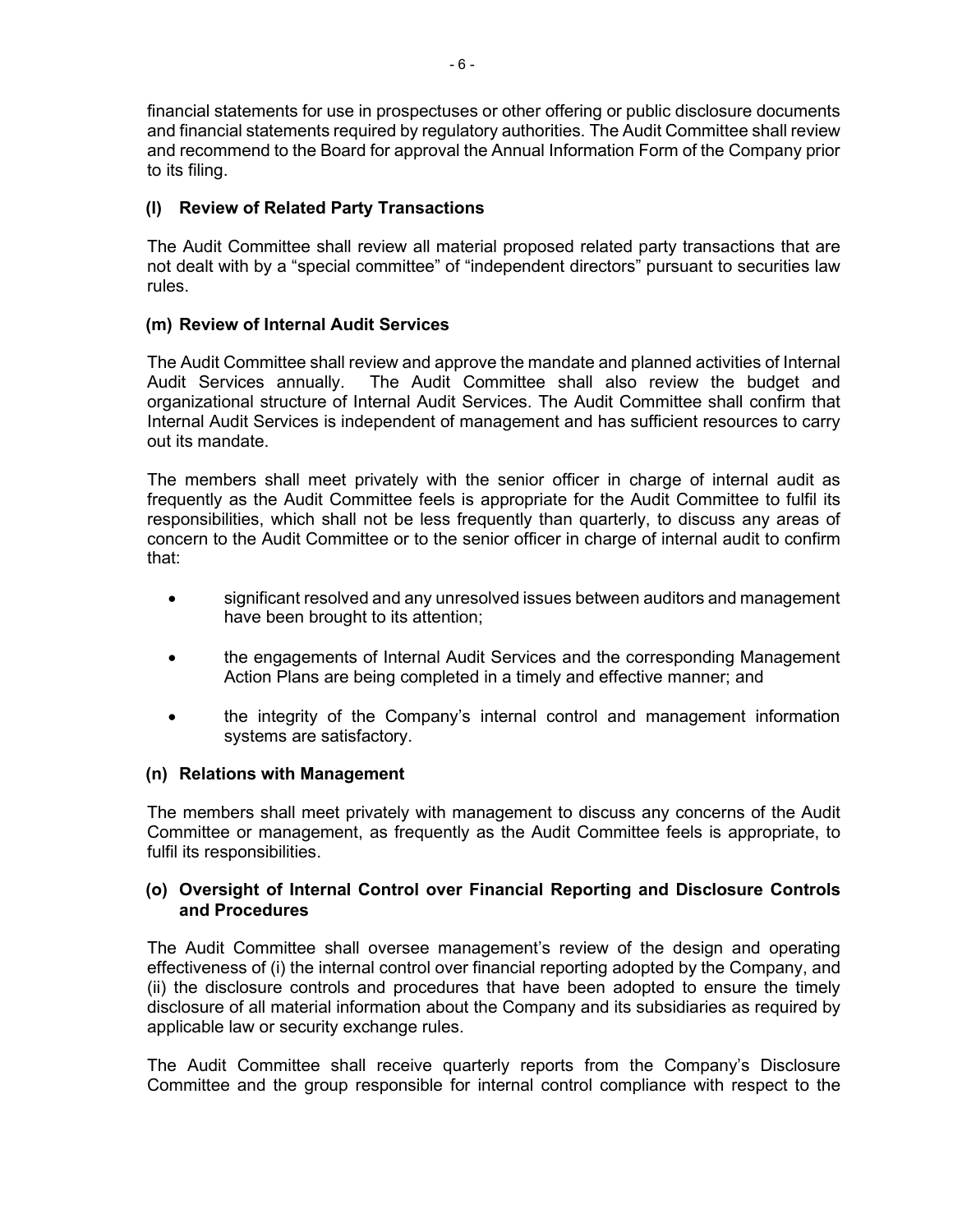Company's system of disclosure controls and procedures and internal control over financial reporting, including annual plans as applicable.

The Audit Committee shall also review and recommend to the Board for approval the Company's Disclosure Policy at least annually.

# **(p) Environmental, Social and Governance ("ESG") Matters**

At least annually, the Audit Committee will review with management the adequacy and effectiveness of applicable controls related to the Company's ESG disclosures. The Audit Committee shall review the Company's ESG disclosures prior to publication, including disclosure in the Company's interim and annual MD&A and in respect of disclosure aligned with applicable ESG reporting frameworks, and make recommendations to the Board in respect of the approval of such disclosure.

# **(q) Legal Compliance Regarding Financial Statements**

The Audit Committee shall review with legal counsel any legal matters that may have a significant effect on the Company's financial statements. The Audit Committee should review with legal counsel material inquiries received from regulators and governmental agencies with respect to financial disclosure. The Audit Committee shall review with the Chair of the Disclosure Committee any material matters arising from any known or suspected violation of the Company's Code of Conduct with respect to financial and accounting matters and any material concerns regarding questionable accounting or auditing matters raised through the Company's Integrity Action Line or otherwise.

# **(r) Timely Disclosure, Confidentiality and Securities Trading Policy**

The Committee shall monitor the effectiveness of the Company's policies addressing the timely disclosure of material information, the confidentiality of material undisclosed information and the prohibitions against trading in securities of the Company and other issuers while in possession of undisclosed information that is material to the Company or other such issuers. The Audit Committee shall also review and recommend to the Board for approval the Securities Trading Policy annually.

### **(s) Taxation Matters**

The Audit Committee shall review the status of taxation matters of the Company.

### **(t) Hiring Policies**

The Audit Committee shall review and approve the Company's hiring policies with respect to partners and professional employees of present and former external auditors of the Company.

### **(u) Fraud Control**

The Committee shall oversee the Company's anti-fraud programs and controls, including its policies and procedures over fraud risk assessments and fraud risk management. The Audit Committee shall also review and approve the Anti-Fraud Policy annually.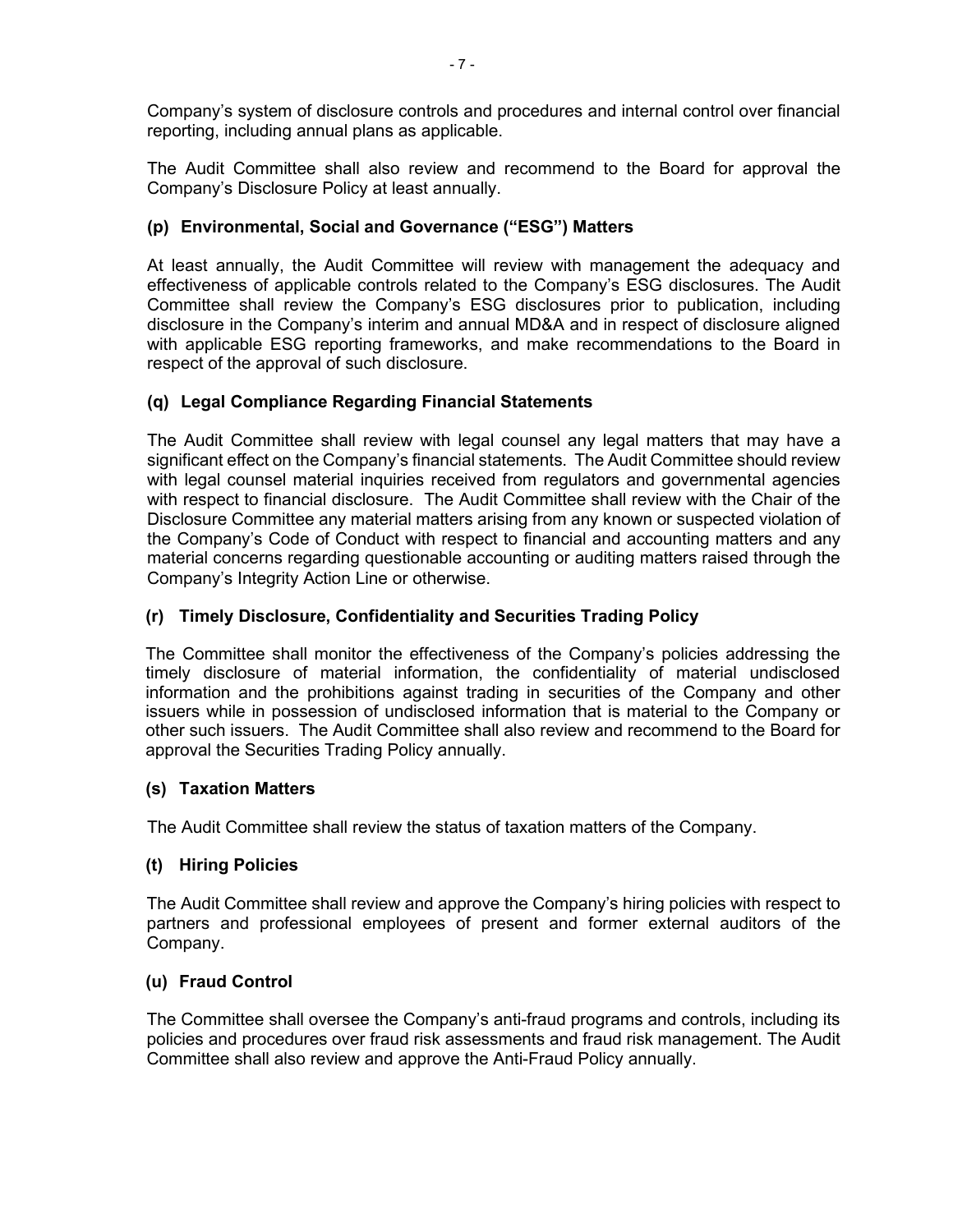#### **7. COMPLAINTS PROCEDURE**

The Audit Committee shall monitor the effectiveness of the Company's procedures for the receipt, retention and follow-up of complaints received by the Company regarding accounting, internal controls, disclosure controls or auditing matters and for the confidential, anonymous submission of concerns by employees of the Company regarding accounting, internal controls, or auditing matters. The Audit Committee shall also determine whether management's response to any such complaints has been satisfactory or whether further actions or investigations are required. The Audit Committee shall review and annually approve the Company's Accounting, Auditing and Internal Controls Complaints Procedures. The Committee shall review with management periodic reports in this regard.

#### **8. REPORTING**

The Audit Committee shall report to the Board on:

- the Auditor's independence;
- the performance of the Auditor and the Audit Committee's recommendations regarding the reappointment or termination of the Auditor;
- the performance of the internal audit function;
- the design and operating effectiveness of the Company's internal control over financial reporting and disclosure controls and procedures;
- the Audit Committee's review of the annual and interim financial statements of the Company and any non-GAAP financial measures, including any issues with respect to the quality or integrity of the financial statements, along with the MD&A, and shall recommend whether or not the Board should approve the financial statements and any GAAP reconciliation and the MD&A;
- the Audit Committee's review of the Annual Information Form;
- the Company's compliance with legal and regulatory matters to the extent they affect the financial statements of the Company;
- the management of those risks for which oversight has been delegated by the Board to the Audit Committee pursuant to the enterprise risk management program; and
- all other material matters dealt with by the Audit Committee.

### **9. FREQUENCY OF MEETINGS AND** *IN CAMERA* **SESSIONS**

The Audit Committee shall meet at least five times annually. Following each regularlyscheduled meeting of the Audit Committee, the Committee members shall meet *in camera*.

## **10. RETENTION OF EXPERTS**

The Audit Committee may engage such special legal, accounting or other experts, without Board approval and at the expense of the Company, as it considers necessary to perform its duties.